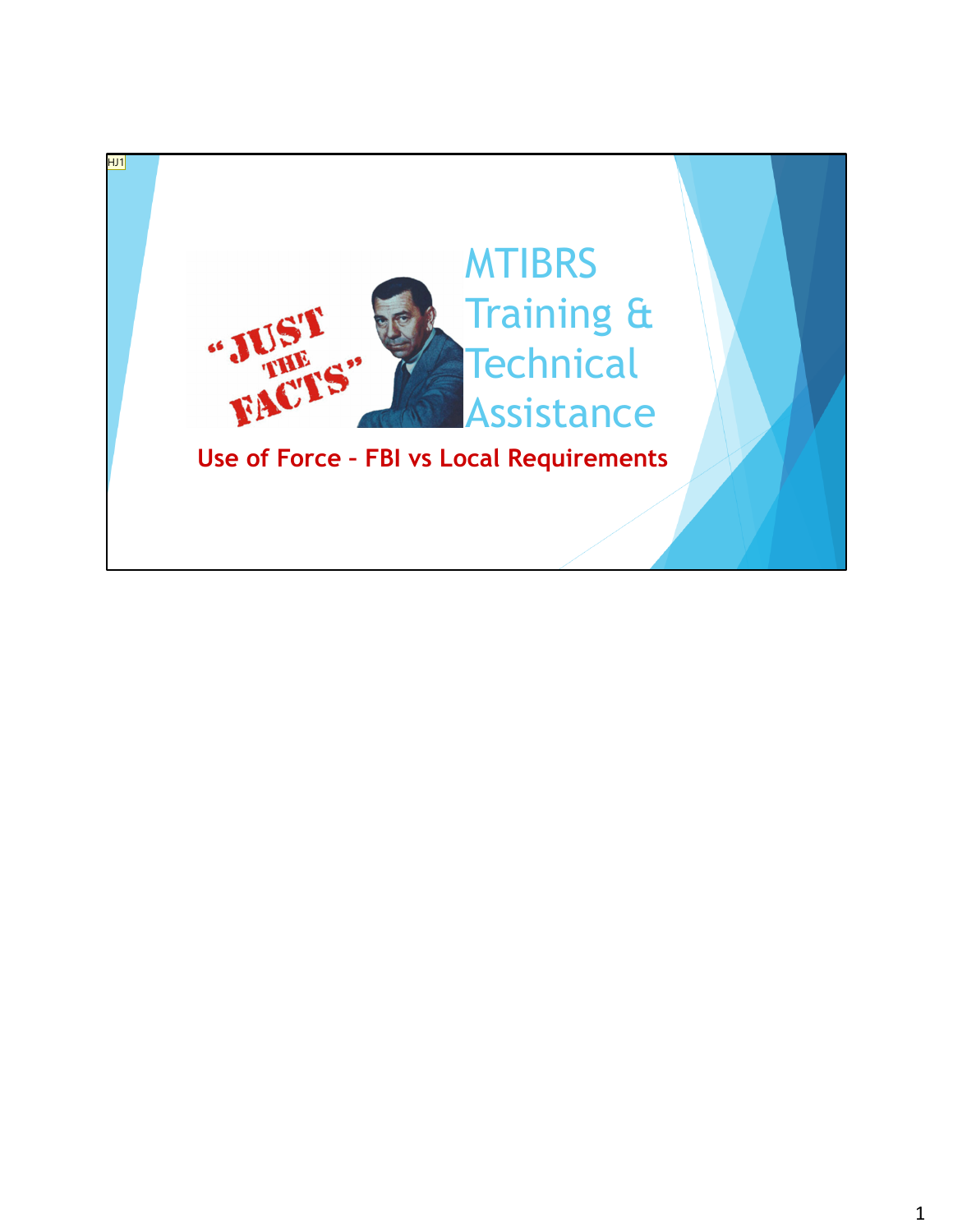

 In 2015, the FBI proposed a data collection that would gather incidents involving officer use of force. It took several years before that idea came to fruition, not until 2019 did the collection become live.

 The collection itself focuses on the bigger picture of things rather than details of specific incidents. The collection is open to all agencies ‐ from the federal, state, local, tribal, and college levels.

 Also, participation within the collection is completely voluntary. While each year agency participation grows, only 63% of agencies across the US submitted their UoF data last year.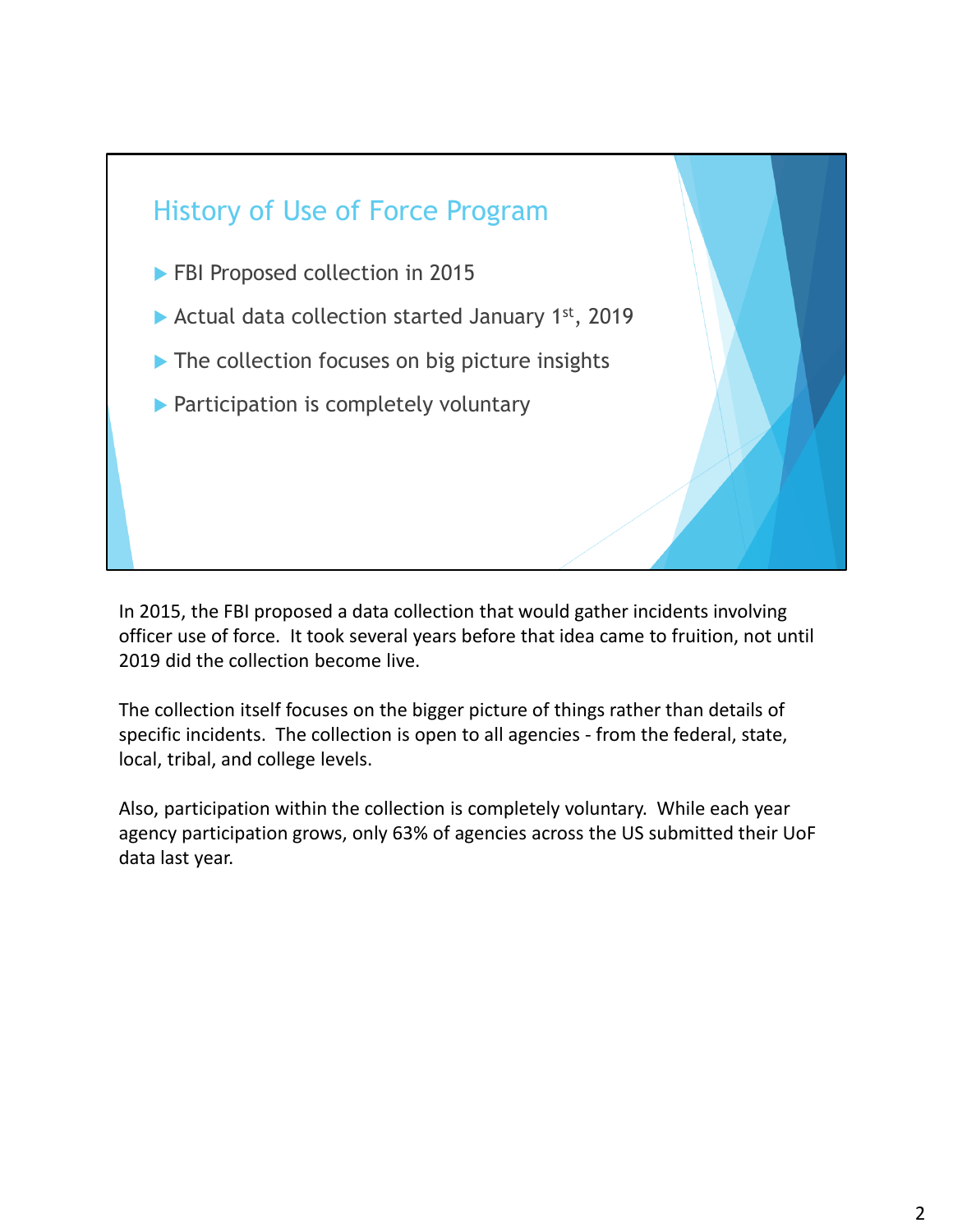

• Three categories:

While some incidents are straightforward, not all are, so some guidance for reporting:

- • Let's say a suicide occurred on an incident, you would not report the incident as a UoF to the FBI
- If a Taser is deployed, this is not considered use of force to FBI unless it results in death or serious bodily injury
- All officer involved shootings should be reported, regardless if the officer and/or subject was injured
- And yes, there are incidents where you would select all three categories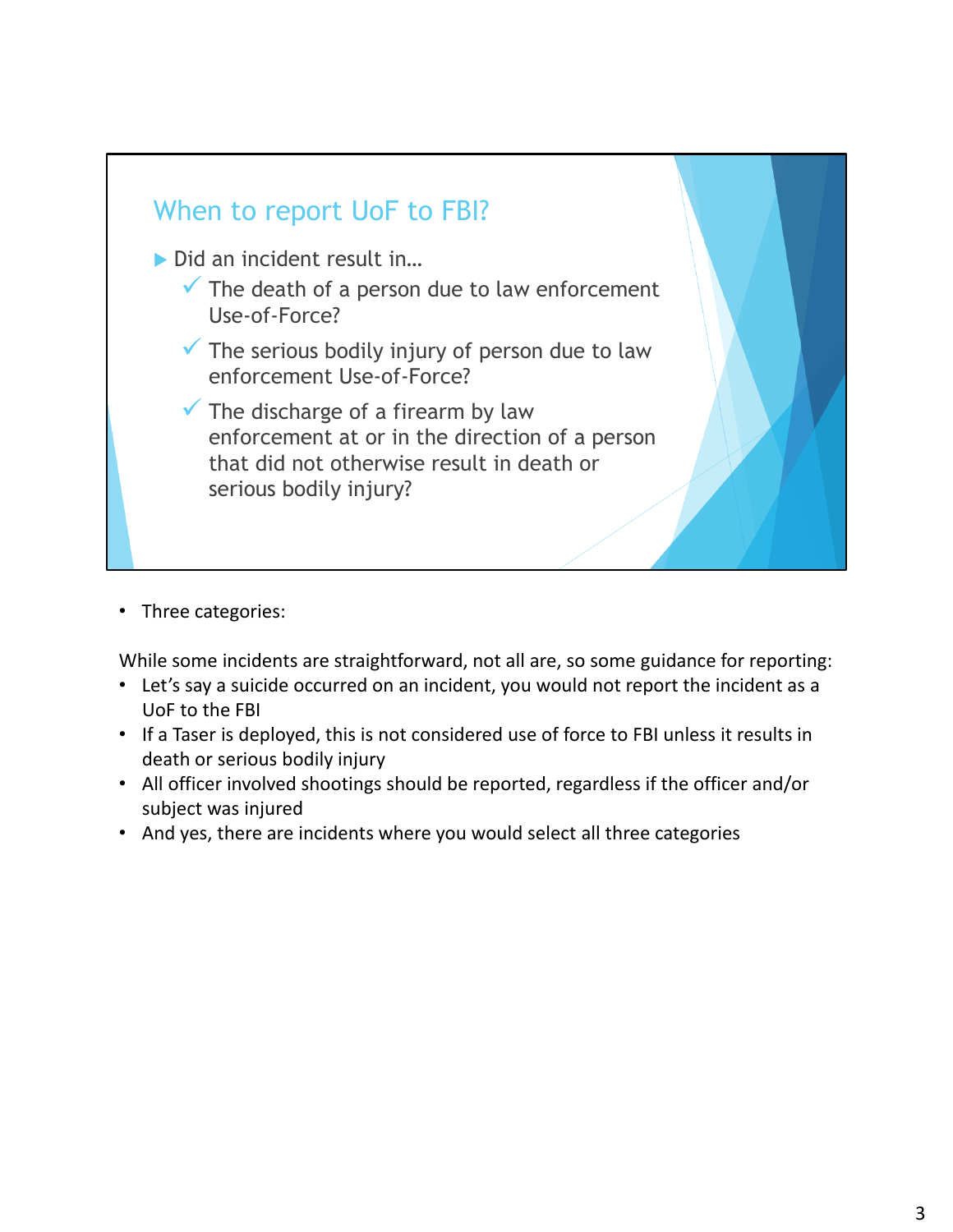## Yep. I need to report it. How?

- If your agency has its own UoF report, call or fax the report to 406-444-4722
- Fill out the FBI's Use of Force Report and fax it to us
- ▶ Use the MBCC online Use of Force form
- How long do I have to report?
- Multi-Agency Reporting
- The preferred method for reporting a U of F incident in Montana is by reporting it to us at MBCC. Years ago, a state TF agreed that this would be the most efficient way for agencies to submit an incident. If you've ever been on LEEP, the FBI's law enforcement portal, you know it can be a bit cumbersome. Reporting the incident directly to us simply makes the process easier for you and your agency. And we also create "zero reports" for agencies so that each agency doesn't have to do them, each and every month.
- Okay, so there are few ways of submitting an incident to us:
	- One way most agencies have their own in-house U o F incident report, which you can fax to us. We can use the information from that to fill out the FBI's form and we'll contact you if additional information is needed:
	- • Typically, missing information include demographics about the officer(s) and/or subject involved, as well as the circumstances behind the incident
	- Second one is to simply fill out the FBI's U of F form and fax it back to us
	- • Another way is to fill out the quick MBCC U of F form online. It asks for just the basics of the incident and then someone from our office will call you back.
- So when to report? The FBI prefers within 48 hours so that the initial report can at least be logged. But we all know that gathering up all the details takes time, so just get what you can, when you can and keep us updated.
- Also, a note on incidents involving multiple agencies let's say you have two agencies and officers from both agencies discharged their weapons, this means that each agency must report a separate U of F report, not one big report and only report THEIR officer, not the outside agency.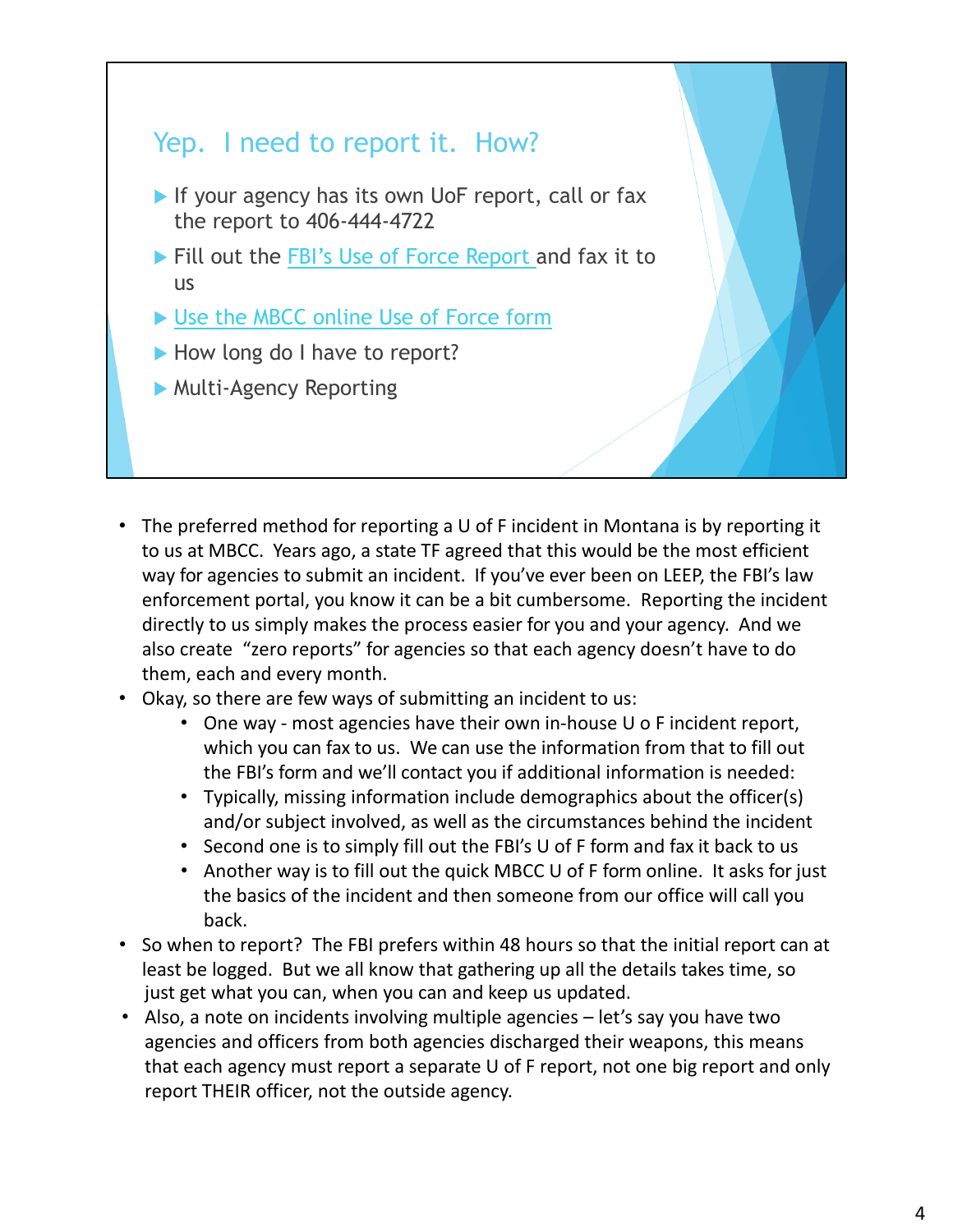

- The FBI is starting to collect the total number of Agency Calls for Service CFSs. This is a way to put the use of force incidents into context because you can't compare the number of UoF incidents in Montana with the number of UoF incidents in California. And as all of us know, very few incidents involve force of any kind. Without the number of calls for service, it's difficult to make that point, especially to the general public.
- Yes. All calls for service… cat up a tree, traffic stops, assaults, etc.
- Montana will be adding this as a question on the annual law enforcement survey report you complete in November each year – so just once a year. We will provide instructions when we send the survey out.